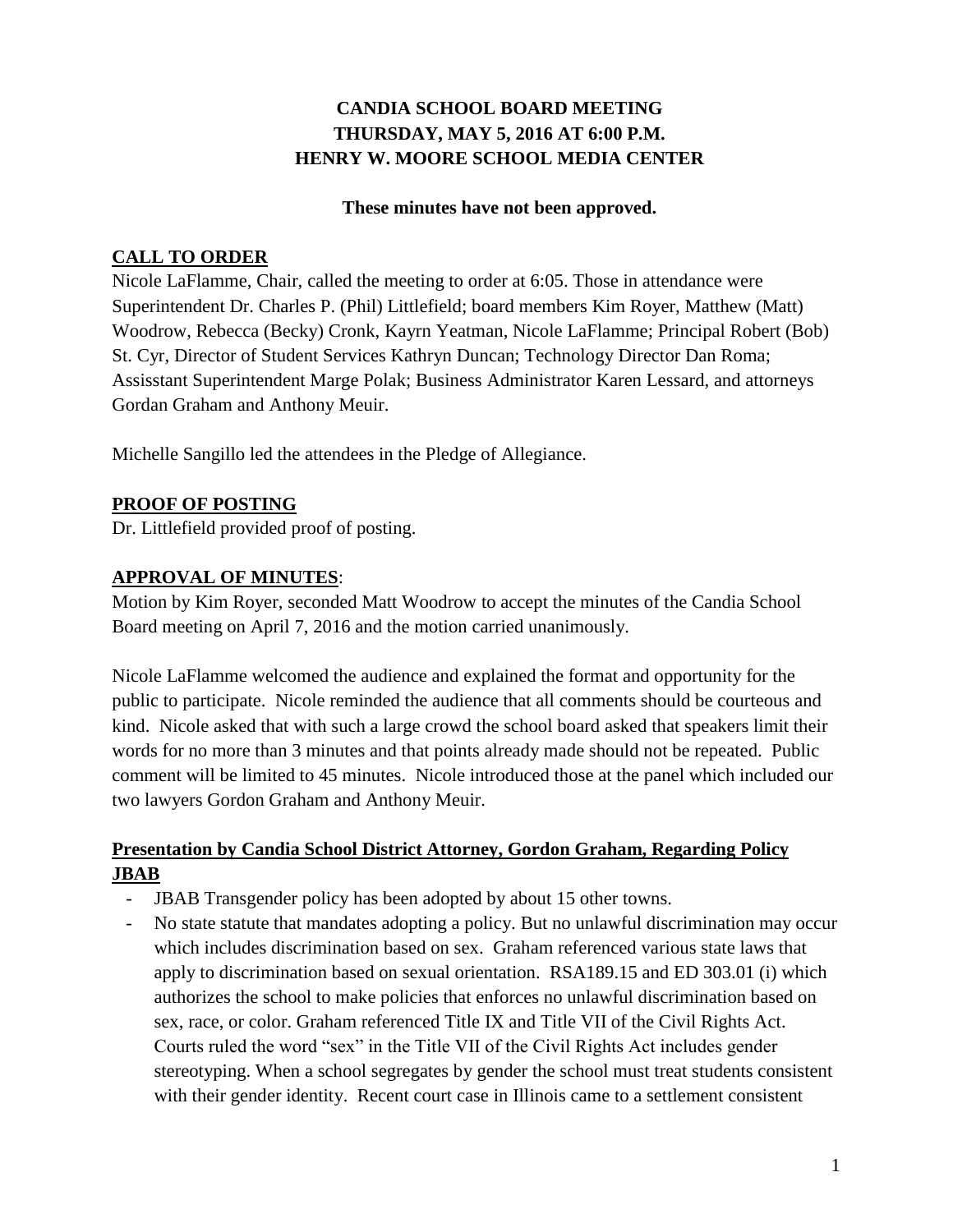with Title VII and the meaning that discrimination against gender identity is not permitted. Our lawyer's office has consistently said that school districts must treat students based on their gender identity. Previous question was asked: are we required to draft a policy? Graham's answer was to recommend the school board adopt a policy before it needs to be used. The law, as it stands, is students be treated based on their gender identity.

Matt Woodrow asked: if we consider a policy for transgender do we need to consider policies for all other groups that can be discriminated it? Graham's replied that yes we do but we have a policy, AC,that covers the groups. Not required to adopt a policy but it is recommended.

Matt followed up with: we have a discrimination policy already, since we are calling out one group, will we need to make other policies? Graham said a separate policy is needed because the school separates based on gender in the building.

Matt continued with: what consideration should be made for those students whose policy may be at risk? Graham stated that since the policy allows all students to use a single stall bathroom. The policy recognizes that privacy rights are important to protect. Everyone is treated equal in allowing all students to use the single stall bathroom.

## **OPPORTUNITY FOR PUBLIC TO ADDRESS THE BOARD**

Dr. Sandra Trube began by saying she was speaking as both a pediatrician and parent. She explained some facts known about transgender children. Transgender students know this early on and interventions should occur early on. Surgery is not done until 16. Many mental health issues with transgender children.

Felix Shepard said it is more private and personal. Why do we want to bring this to the public? Let these kids have the time to grow up. The school should not bring it up to the public.

Johnny Plant: read a letter from Alliance Defending Freedom, feels that opening up the bathrooms to transgender students would open up the school district to legal risk. She asked if she could present a different policy from Alliance Defending Freedom. She stated that the Alliance Defending Freedom would defend any school who adopted their suggested policy.

Dana Buckley: when speaking with other members of the community they were against the policy however would support the school if they developed a different policy. The policy ignores the majority of the privacy of other students in the school. He suggested making a committee

Sharon DeWitt stated that the Alliance Defending Freedom protects those who are defending religious freedom. She spoke against the Alliance Defending Freedom defending our school.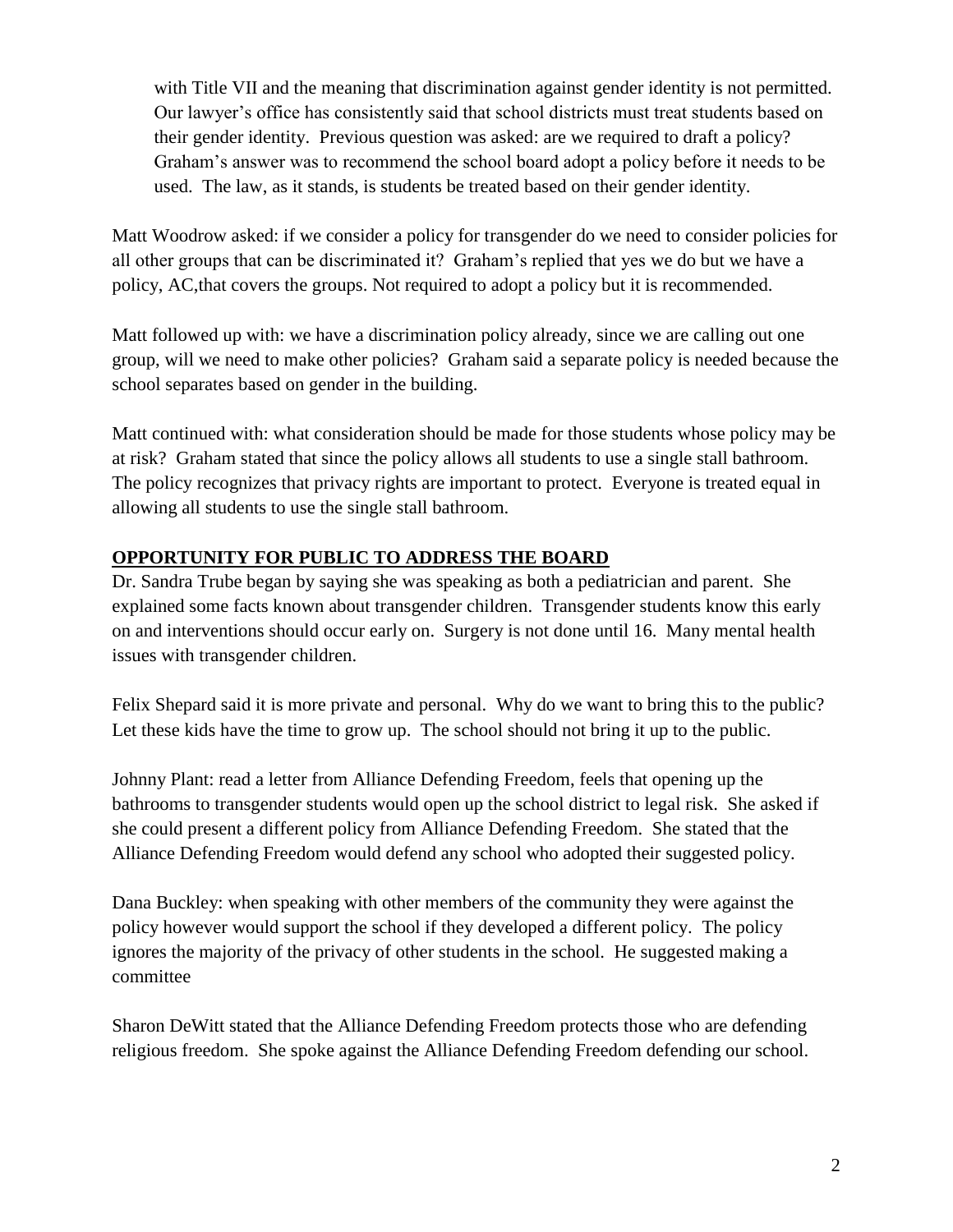Mike Severson is proud of Candia and the school but JBAB protects the few and not the majority. A good policy would include all. Alliance Defending Freedom sent a letter to the school board on May 2, 2016. He provided a petition from the town against the policy.

Kristina Ickes (New Boston Rd): asked that the school board table the policy and create a committee made up of school board members and at least 18 parents to create a policy the town can agree on.

Mike Volts (South Rd): brought up that the school may not bring up the gender or privacy is not allowed. He thinks we should have a well-crafted policy that includes the community opinions.

Stephany Helmig is upset about the division of the town and feels the policy is being rushed through. She stated that the policy violates the Tri Country League rules. She asks what is the urgency? Others are being told to use the single stall bathroom. Why is that not discrimination?

Joe Durate (District representative) spoke about a "Bathroom Bill" that was passed in the House but it was struck down in the Senate.

John Parant (pastor of the church) read from the American College of Pediatrics. He read that gender ideology does not help but harm. JBAB adoption would be against God's words and teachings. He stated that God has created two genders.

Angie Severson opposes the adoption of JBAB. She is not ok with the privacy of her children and her rights to know what is going on in the school being taken away. She brought up  $5<sup>th</sup>$ grade Science Trip and 8<sup>th</sup> grade trip to Washington DC. She stated that there is a potential for a student of the opposite genders to be rooming together. She wants to work together on a policy.

Chris Sampson (High St) asked a variety of questions concerning the use of the bathroom. Is there a limit to how many times they can change their feelings concerning gender? If a group of girls decide to use the single stall bathroom, is that considered bullying?

Susan Young (Deerfield Rd): She thanked everyone who spoke and expressed her love for the town of Candia. She is concerned about peer pressure and someone may do something, learning coping strategies, how are we going to monitor it. She is begging the school board not adopt JBAB and consider the student policy that was sent to the school board members.

Jacob Robie reminded those present that Hooksett and Auburn voted to table this policy unanimously. There are too many loop holes in this policy. It is not required by the NH School Board. We already have discrimination policies.

Tram Fultz (South Rd) knows what it is like to feel discrimination, it is not about protecting our children any more it is about the community. The school is not where this discussion should be.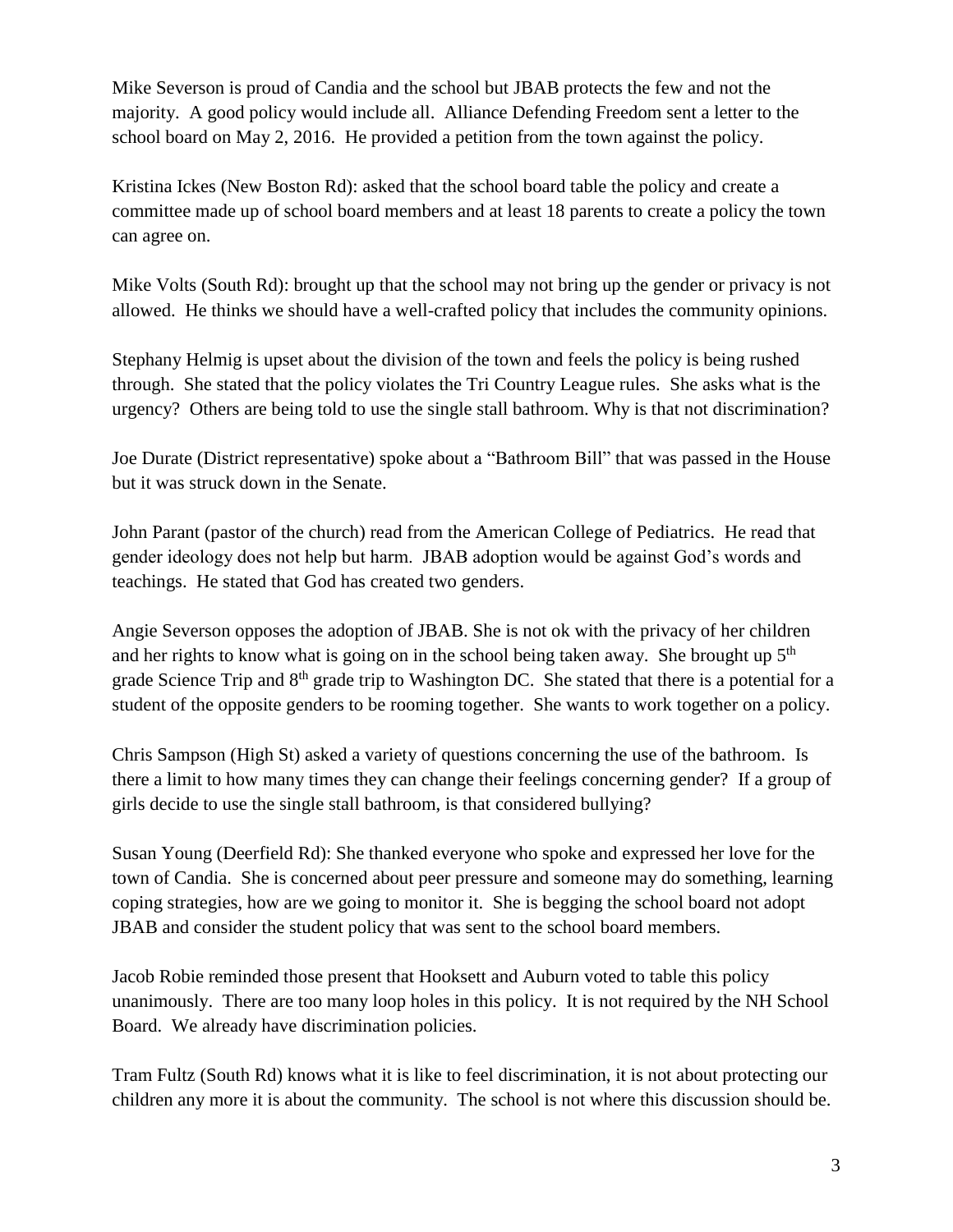The discussion should be done at home. Suggested a video about transgender for  $10<sup>th</sup>$  graders and up.

Cindy Bradshaw is for the policy and the conversation needs to happen now. She talked to her own children about the issue and they felt bad for the children who have to go through this.

Chris Plant stated this decision is not a decision that should be made quickly. The policy has flaws. He questioned what happens when we have events outside of the school day. He does not agree with the policy as written but we need a policy that is good for all.

Todd Keating presented some statistics requiring transgender and safety. 41% of transgender students have attempted suicide and 4.6% non-transgender have attempted suicide.

Kerri Laflamme feels the policy is needed more than ever. She supports this policy.

Chris Dewitt (Highland St) stated that we need to deal with now before we have a transgender student.

Public participation closed after 45 minutes at 7:32.

## **BOARD DISCUSSION OF POLICY JBAB**

Kim Royer asked Graham about the sports program. Graham stated that the NHIAA has rules for high school students and not sure, doesn't think it applies to the middle school. NHIAA has made policies similar rules, requirements, to JBAB.

--- Kim heard from the audience about the "loop holes". In any policy there is going to be situations that it is not going to deal with. JBAB sets up a relationship between the parents of the transgender student and the school. The alternative policy presented does not follow the law of the land. Nicole mentioned that the law is fluid on this and brought up that the laws or cases keep coming. Graham stated the obligation to avoid discrimination is a difficult task. --- Kim asked about activities that happen on the weekend, does the policy only apply to the school day. Graham stated that consistently asserted gender children would use the bathroom they use during the school day.

Nicole LaFlamme brought out the letter from the Alliance and it seemed to state that they would sue if the policy is adopted. Graham he is unaware if any school was named in any court case. He stated that anyone can sue but the policy does address the privacy of all the students.

Matt Woodrow reiterated that the majority of those who spoke stated that they are not against a policy they are asking to slow down and make a policy that addresses all. This is an optional policy and he has concerns about implementation. He feels that the board has not taken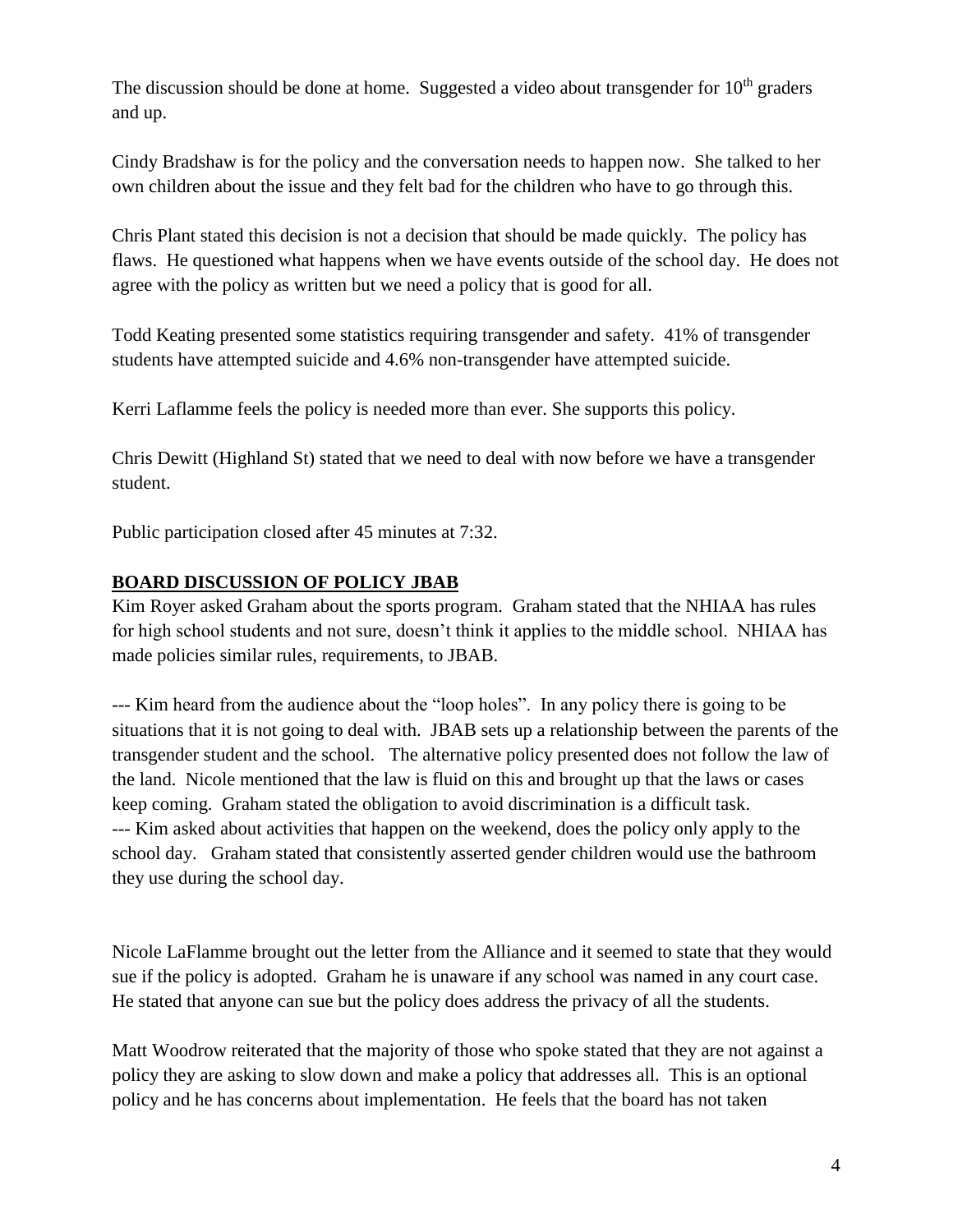everything in account. He attended the NHSBA School Board Orientation on Tuesday evening. During the meeting it was stated that NHSBA policies are created as template policies for NH School Districts to customize to meet the unique needs of their district. Rarely do we see districts take the template policies and adopt as is. Nicole stated that she finds it actually more common to take their policy suggestions and use them. Matt stated that he feels there is a lot of work to do on this policy.

Nicole thanked Matt for reiterating what we are hearing from anyone. Nicole said she heard that the town loves the students but does not want to address the transgender rights. Nicole stated that it is the law and that we have a policy that addresses this. She does not feel we need to change the policy or have community help change it. She referenced our attorney stating that this policy is legal and needed. Graham said you have to do this by law and you could address this by policy and be public or you could do it quietly. According to Graham a transgender student must go to the bathroom of their gender identity.

Karyn asked if we table the policy and a transgender student walks in tomorrow, what do we have to do. Graham stated we have to keep the child's privacy, they have to be permitted to use the bathroom of their gender identity.

Kim brought up that this could be happening now and we could not know about.

Nicole asked about transgender students in Hooksett and Auburn, how are they being handled with the tabling of the policy? Graham reiterated what he said before that under the law you cannot discriminate against the child.

Graham quoted what OCR told the district in the current court case in Illinois that students may not be treated differently per Title IX. All students including transgender are protected under Title IX.

Karyn stated how it is difficult to put personal feeling aside when making decisions. She then asked if a boy dresses as a girl, and grows his hair long, would he be able to use the girls' room? Graham said the child would need to be identified as a girl. It needs to be consistently asserted. Karyn asked if should we talk about the adults using the single stall or adult bathrooms? Karyn wonders what is the privacy issue? If a transgender student consistently asserts themselves as one gender, wouldn't it be more challenging for that student to use the bathroom of their birth gender. Since we have to do what the policy says anyway, Graham interjected that it is what the lawyers would recommend they do.

Becky stated that the board has heard what community members have said and listened. The school board has received and heard many positive words about JBAB prior to the meeting. Becky stated that she has to look at the policy as what is best for the students of Candia not her personal feelings. Becky stated that administration would do what they usually do when it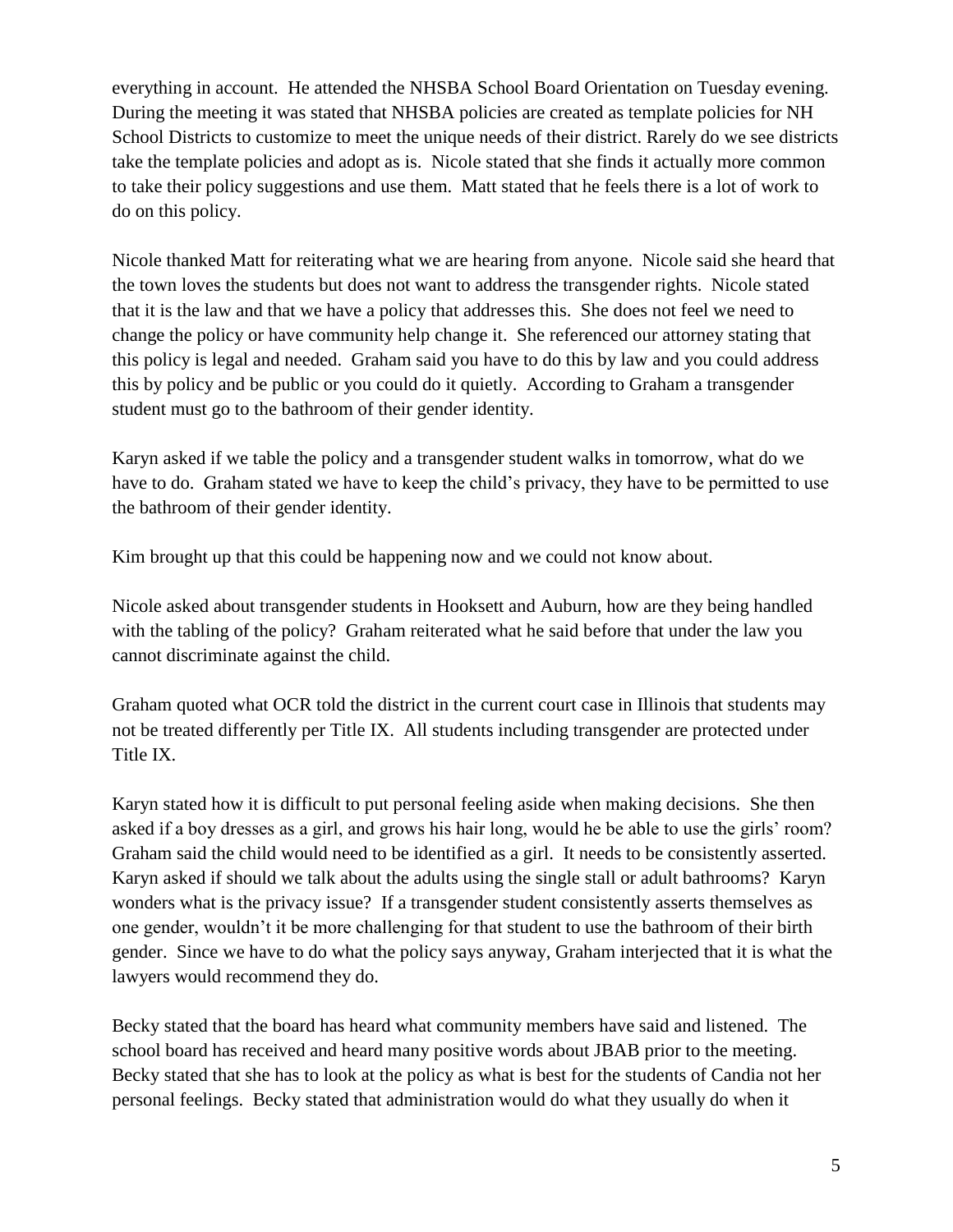comes to implementation. She feels that transgender students would want their privacy. Adults in the building should be using the adult bathrooms not the children's bathroom. We would not know if the transgender child is a transgender child unless the parents tell us. We should be worrying about their education and preparing them for the future.

Kim made a motion for JBAB to be approved as written, Becky seconded it. Matt requested a roll call. The roll call went as follows; Kim: yes, Matt: no, Becky: yes, Karyn: Yes, Nicole: yes, The motion passed with 4 yes and 1 no vote.

The meeting went to recess at 8:20.

Resumed the meeting at 8:30.

# **UPDATES FROM DR. CHARLES P. LITTLEFIELD, SUPERINTENDENT OF SAU #15** None

# **REPORTS**

- **A. Reports of Administrators**: Principal Bob St. Cyr highlighted the following points:
	- **a.** Kayes Arcade Night: cardboard from Arcade night was an amazing success, collaborative effort from 4-8 grade. He commended the faculty who supported the event.
	- **b.** Smarter Balance testing is only in make-ups now.
	- **c.** Pinkerton Career Fair: our students will be in DC so they will not be attending.
	- **d.** Kathyrn: height of IEP season. Extended school year is being planned.
- **B. Report of Technology Director:** Dan Roma highlighted the following points:
	- **a.** No problems this month. We pushed the limits and had more taking the Smarter Balance Test at the same time.
	- **b.** Went into Judy Lindsay classroom to teach the students about his bearded dragon, Wendy
- **C. Marge Polak** brought up the Science NECAP
	- **a.** Math in Focus workshop at Auburn is tomorrow
- **D. Report of Maintenance Director**
- **E. Report of Food Service Director**
- **F. Reports of Standing Committees**
	- **Becky Cronk -- Budget:** empty position filled by Dana Buckley
		- o Budget committee asked how was oil budgeted, was it historical data? Karen Lessard confirmed that it was based on historical data.
	- **Kim Royer – Personnel &Negotiations, SERESC, and Technology:** Technology has a lot going on with testing and the end of the year.
	- **Matt Woodrow -- NHSBA and Manchester Board of School Committee:** a lot of discussion on policies at the NHSBA and Matt brought back the calendar of upcoming events. Kim brought up the May  $24<sup>th</sup>$  event about Superintendent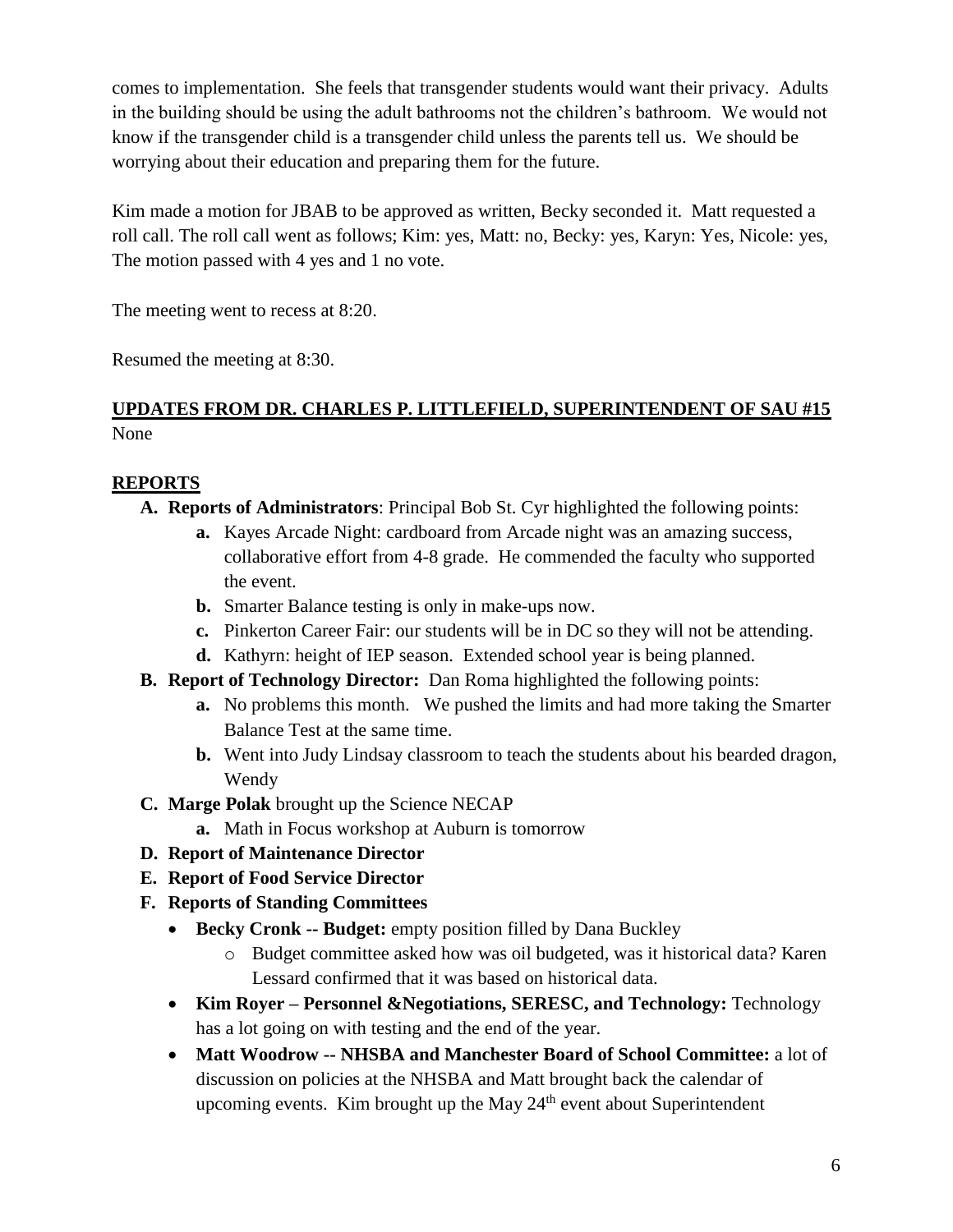Evaluation process. She thought it was a good tool. Dr. Littlefield stated that the evaluation and the process brought about a good amount of dialog. Matt is concerned about what happens when we get a new superintendent and what it will look like, the evaluation. Dr. Littlefield goal centered evaluation will require the districts to work together. Our attention has to be towards the same goal for the district not each town.

- o Manchester Board of School Committee: they have a redistricting committee to discuss what to do. They will report to the board in October and changes wouldn't be until the 2018-2019 school year. Dr. Littlefield stated that they will be looking for a new Superintendent who is retiring in October. Nicole asked about personnel issues and moving teachers around. Matt stated that it wasn't brought up. Kim heard that they were probably moving teachers' around because there are less Hooksett students attending Central.
- **Karyn Yeatman -- Transportation and Wellness Committee:** nothing to report
- **Nicole LaFlamme -- Facilities and Long-Term Planning:** looking at the exterior of the building, the engineer will be making a presentation at the May  $16<sup>th</sup>$  leader meeting.
- **G. Policies – 1 st reading/Review: JLCC- Communicable Diseases**: Karyn brought up that a parent made a point that we need to give the public opportunity to weigh in. We should not wave the second reading. Scott Baker (via a previous meeting) asked why we don't post the policies with the agenda. Nicole said that she had put the JLCC up with the agenda. Matt asked for the schedule of the policy meetings because he would like to attend. Dr. Littlefield wants all subcommittee meetings to be posted prior to the meeting and the minutes posted as well. Kim looked for clarification on which should be posted. Dr. Littlefield stated that public meetings should be posted.
	- **a. JLCC Communicable Diseases:** one change to the form needs to be made. (see attached)

Karyn made a motion to approve the first reading of JLCC and Kim seconded the motion, it was unanimously approved.

#### **OLD BUSINESS**

A. New Morning Contract Renewal: Karen Lessard

Karyn made the motion to accept the contract with New Moring School as presented, Becky seconded and it was unanimously approved.

#### **NEW BUSINESS**

A. Three 8<sup>th</sup> grade students were presented with scholarships for Washington DC: Chrystina Moran, president of Women's Club presented Michelle Sangillo (in attendance), Kellie Ferns, Anna Schleck with a \$200 scholarship for the trip to Washington DC.

#### **FINANCE/OPERATIONS**

**A. Review of Expenditure Manifest and Action Relating Thereto** – Karen Lessard Karyn made a motion to accept the manifest of \$450,600,051.31 Kim seconded the motion. All in favor, and it passes unanimously.